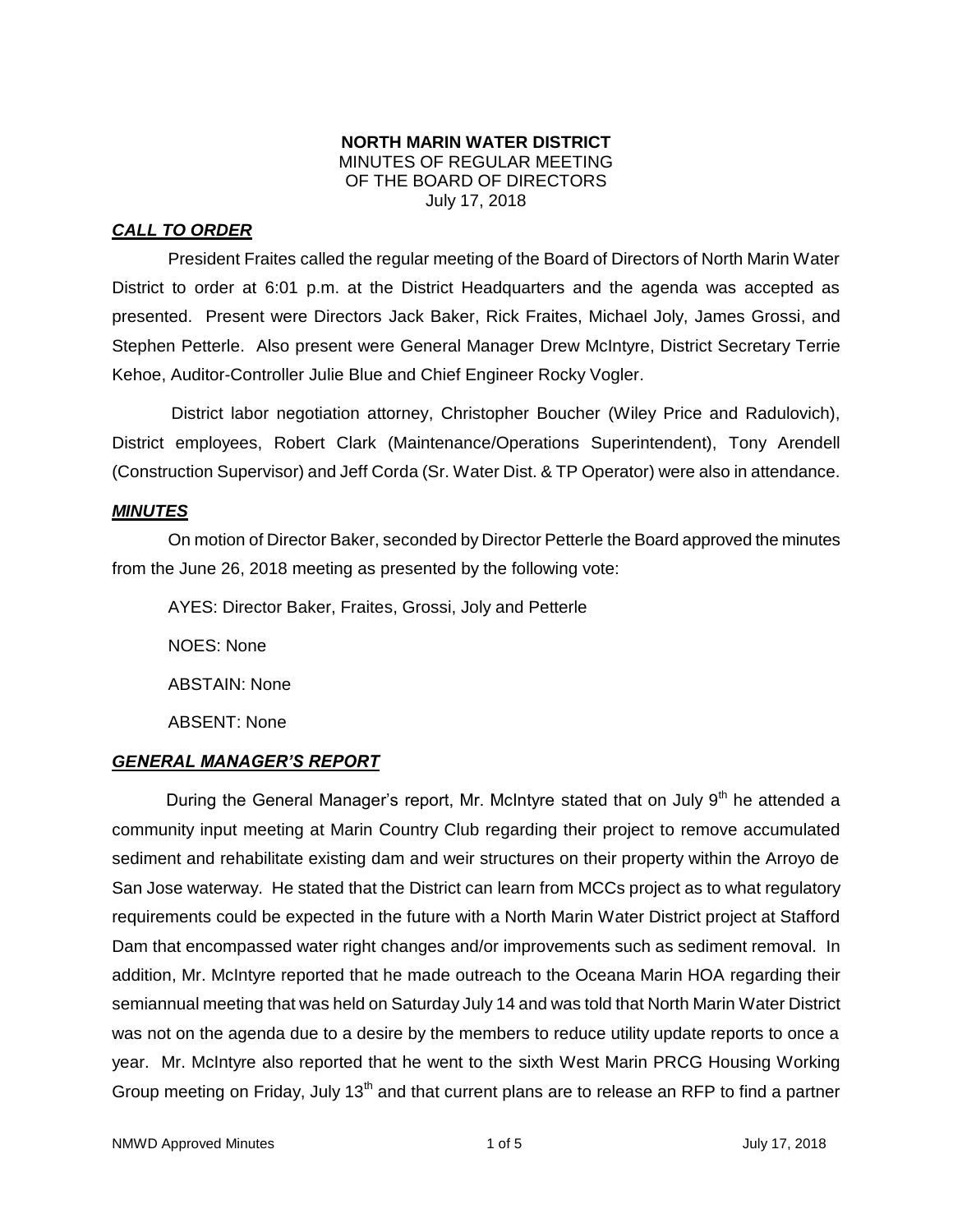developer this fall with county purchase of the property sometime in 2019. Mr. McIntyre announced that the next NBWRA meeting will be on July 23<sup>rd</sup>, at the Novato City Hall, and he will also attend the Agency's Water Supply Coordination Council meeting later in the day in Santa Rosa and the WAC/TAC meeting on August  $6<sup>th</sup>$ . Mr. McIntyre also advised the Board that he will be on vacation the week of July 30<sup>th</sup> and that Rocky Vogler will be in charge during his absence.

### *OPEN TIME*

President Fraites asked if anyone in the audience wished to bring up an item not on the agenda and there was no response.

## *STAFF/DIRECTORS REPORTS*

President Fraites asked if staff or Directors wished to bring up an item not on the agenda and the following items were discussed:

Mr. Vogler discussed progress on the Ridge Road Pipeline Replacement project. He stated that the pipeline is now fully constructed and operational, however there will be some additional paving work done to correct areas in which the paving was deficient. Director Baker asked if during the bid review process we take subcontractor's experience into consideration. Mr. Vogler replied that the paving subcontractor performing the work was not listed on the Bid form so the District assumed the prime contractor was going to self-perform the paving work. Director Joly stated that he was pleased that staff was staying on top of the situation.

### *MONTHLY PROGRESS REPORT*

Mr. McIntyre reviewed the Monthly Progress Report for June. He stated that Novato's fiscal year end potable water production was up 6% and West Marin was up 23%. He reminded the Board that staff continues to investigate why the production trend in West Marin is significantly higher than water sales. Mr. McIntyre reported that Stafford Treatment Plant production is down 15% when compared to last year due to lack of rainfall filling the lake but that overall there is ample water supply with SCWA Lake Mendocino at 95% capacity, Lake Sonoma at 88% capacity and Stafford Lake at 57% capacity. With respect to recycled water, he reported that the District continues to add more recycled water customers and production is up 8% over last year. He also stated that the District has accrued 247 days without a lost time accident, overall complaints and service order numbers were down 1% compared to last year, and that some of the increase in the number of June service orders were attributed to the AMI register replacements. Mr. McIntyre commented that the Customer Service Questionnaire had an overall high rating, and the questionnaire return rate increased from 35% to 40% over last quarter.

Ms. Blue summarized the Monthly Report of Investments. At June 30, 2018, 25% of the District's Portfolio was invested in California's Local Agency Investment Fund, 31% in Time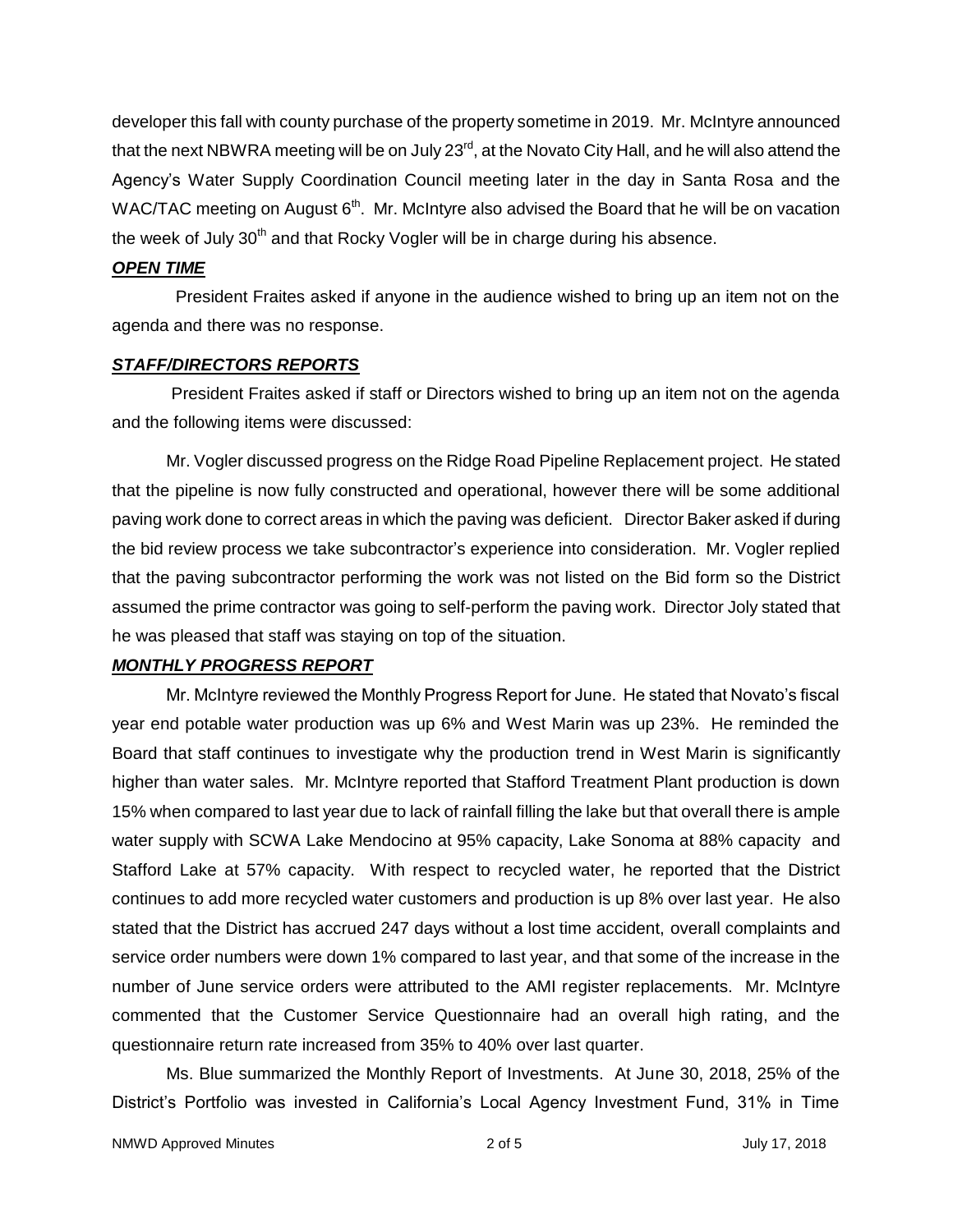Certificates of Deposit, 20% in Federal Agency Securities, 17% in US Treasury Notes, 6% in the Marin County Treasury and 1% retained locally for operating purposes.

### *CONSENT CALENDAR*

On the motion of Director Petterle, and seconded by Director Grossi the Board approved the following items on the consent calendar by the following vote:

AYES: Director Baker, Fraites, Grossi, Joly and Petterle

NOES: None

ABSTAIN: None

ABSENT: None

## *WATER AGREEMENT – 405 GAGE LANE, NOVATO- MAIERO*

The Board approved the Water Service Agreement for 405 Gage Lane. The project proposes to construct a single family home and a barn upon a 45-acre parcel located on the end of Gage Lane. The project will consist of two residences: one new single family residence and one existing single family residence.

# *AMEND CONSULTING ENGINEERING SERVICES AGREEMENT KENNEDY/JENKS CONSULTANTS*

The Board approved to amend the Consulting Engineering Services Agreement for Kennedy/Jenks Consultants. The amended agreement will provide ongoing assistance to the District with preparation of the 2018 Water Master Plan Update for the Novato Service Area. The primary work performed by Kennedy/Jenks Consulting includes: demand analysis, evaluation of storage and pumping, preparation of hydraulic model, hydraulic evaluation and a capital improvement plan.

## *INFORMATION ITEMS*

# *2017 NOVATO CREEK STEELHEAD HABITAT ASSESSMENT STUDY – ICF INTERNATIONAL CONSULTING*

Mr. McIntyre presented the 2017 Novato Creek Steelhead Habitat Assessment study prepared by ICF Consultants. He stated that in January 2016, the Board authorized staff to send comments on the October 2015 National Marine Fisheries Service Coastal Multi-Species Recovery Plan. The District's comment was that Novato Creek upstream of Stafford Dam provides highly degraded steelhead spawning and rearing habitat questioning the value in performing any fish passage feasibility study. He stated that since 2016, the District has worked with consultants to conduct assessments of steelhead habitat suitability within Novato Creek above Stafford Dam and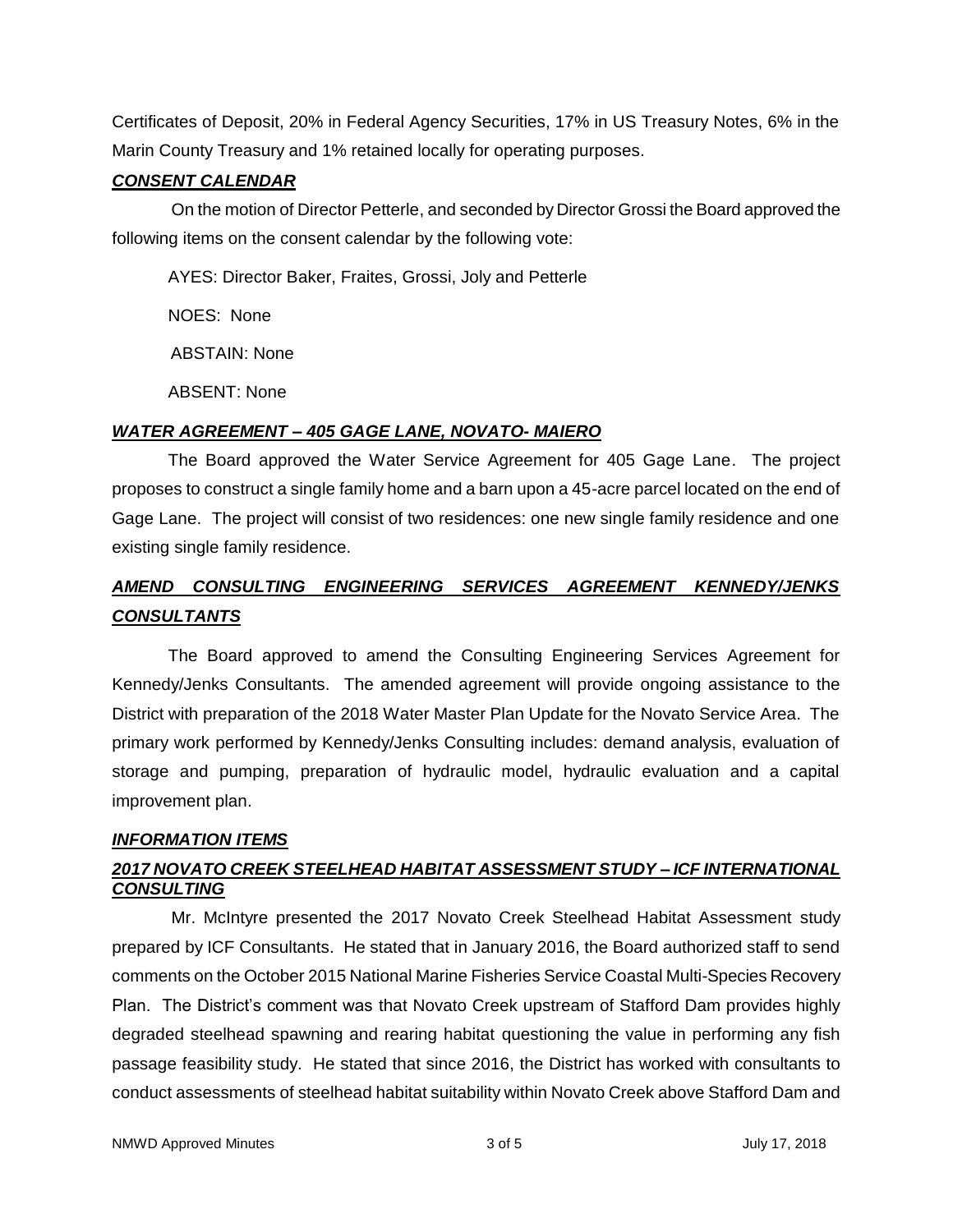that the 2017 Novato Creek Steam Habitat Assessments study combines the work performed between 2015 and 217 and completes the contractual obligations by ICF. The outcome of the study was that the Upper Novato Creek is generally dry, with little to no stream flow suitable for oversummering steelhead. Therefore, the upper watershed appears to be unable to support steelhead in number identified in the 2015 Recovery Plan. Mr. McIntyre advised the Board that the District will make outreach to local staff from both California Department of Fish and Wildlife and National Marin Fisheries Service to review the study and that this work will provide a valuable baseline information when working with state and federal permitting agencies on future water rights and/or improvement projects at Stafford Dam. Director Joly wanted to know the cost of the study, and if there was a sensitivity analysis on how wet it needs to be since it was a wet year during the study. Mr. McIntyre replied that study costs were approximately \$40,000 and that the study period encompassed both wet and normal year conditions.

### *NEW WATER-USE EFFICIENCY LEGISLATION (SB606 & AB1668) UPDATE*

Mr. McIntyre updated the Board on the new water-use efficiency legislation (SB 606 and AB 1668). He commented that after many months of discussion within the legislature, Governor Brown signed the long term efficiency bills into law. Mr. McIntyre stated that North Marin Water District along with the Association of California Water Agencies and many member agencies advocated for key amendment to these bills, and although not many of them were accepted, the legislation has improved compared to the initial drafts. Mr. McIntyre advised that Board that there are no immediate impacts to NMWD customers at this time but water agencies will be working the State Water Board over the next several years to define how the new laws will be implemented. He said that by 2022, NMWD must set new water conservation targets and begin implementation the following year and that the overall framework includes a standard for indoor residential water use of 55 gallons per day per person; a standard for outdoor residential water uses; and a standard for water loss in the distribution system. Director Baker asked a question about how the outdoor target irrigation for landscaping on residential properties will be determined and a discussion followed. Director Joly asked if the 55 gallons per person day indoor water use target is the average use for our customers. Mr. McIntyre responded that staff is looking into this criteria in more detail and will report back at a future meeting. Director Petterle asked about what the requirements will be for agricultural use, and would like information on this.

### *NBWA MEETING – JULY 13, 2018*

Directors Fraites and Baker attended the NBWA Meeting on July 13. Director Fraites stated that Michael George who is the Delta Watermaster was the main speaker and that he has experience working with various complicated water issues. He added that Mr. George has been